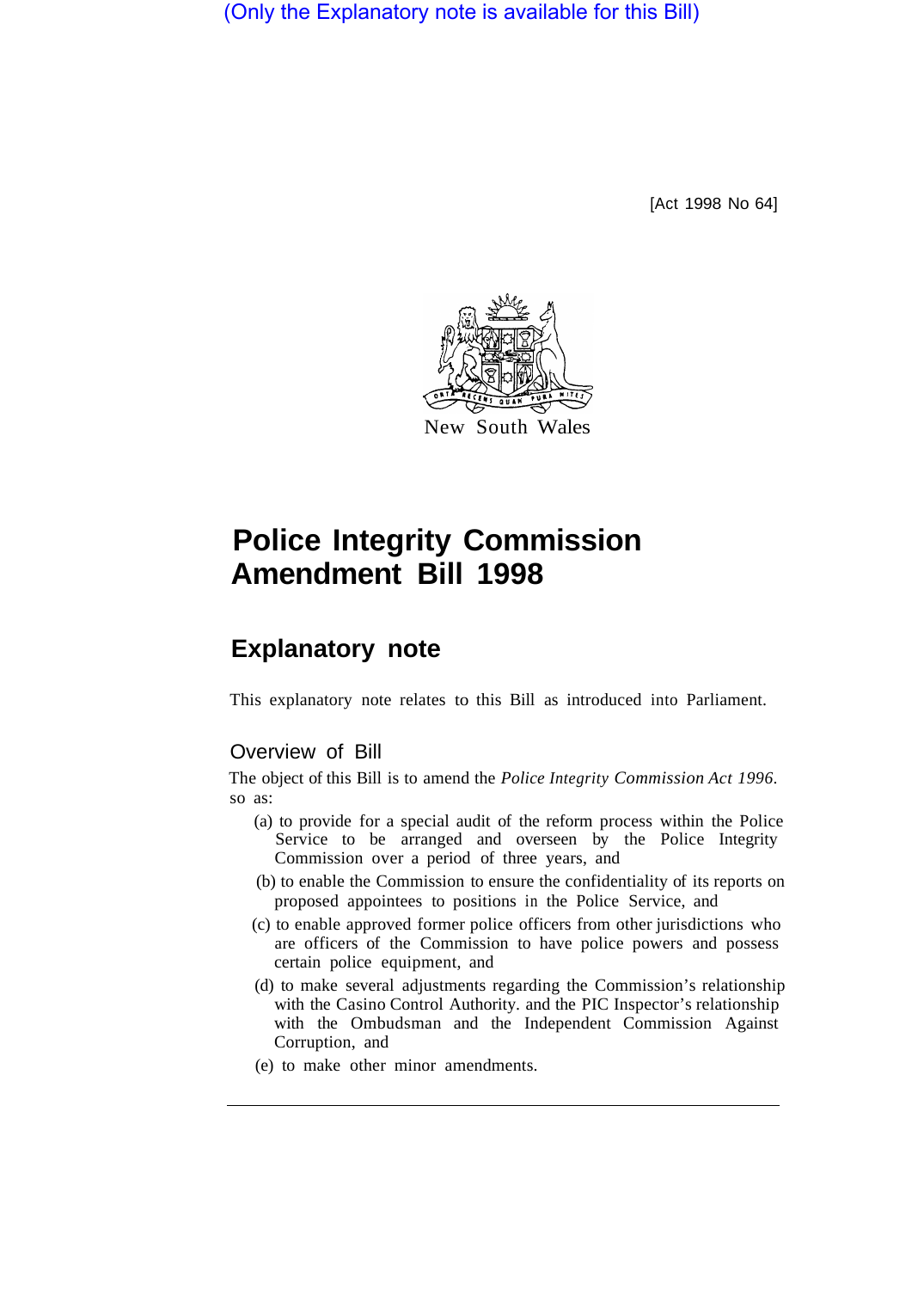Police Integrity Commission Amendment Bill 1998 [Act 1998 No 64]

Explanatory note

## Outline of provisions

**Clause 1** sets out the name (also called the short title) of the proposed Act.

**Clause 2** provides for the commencement of the proposed Act on a day or days to be appointed by proclamation.

**Clause 3** is a formal provision giving effect to the amendments to the *Police Integrity Commission Act 1996* set out in Schedule 1.

#### **Special audit of Police Service**

The Bill inserts a new section 14A to require the Police Integrity Commission to engage auditors to conduct an ongoing audit of the reform process within the Police Service, being an audit of the kind referred to in Recommendation 174 of the Final Report of the Police Royal Commission and described in Appendix 31 to the Report.

Recommendation 174 is contained in Volume II of the Report and recommends the "Appointment of an external strategic auditor upon engagement to the PIC, to carry out a qualitative and strategic audit of the reform process, and to report to the PIC, which in turn should report to the Minister and the Service".

Appendix 31 (headed "Details of the External Audit of the Reform Process") is contained in Volume III of the Report, and deals with the following Key Reform Areas:

- 1 Effective Leadership and Management
- 2 Changing Culture and Values
- 3 An Honest Service which Repels Corruption
- 4 Effective Planning
- 5 Focus on Performance Management and Quality
- 6 Focus on Staff and Teamwork
- 7 Building New Human Resource (HR) Systems
- 8 Breaking Down Outmoded Systems
- 9 The Patrol as the Service Hub
- 10 Implementation of Effective Structural Change

The audit will be conducted over a period of three years. Progress reports and a final report will be made to the Commission, the Commissioner of Police and the Minister. See **Schedule 1 [5].**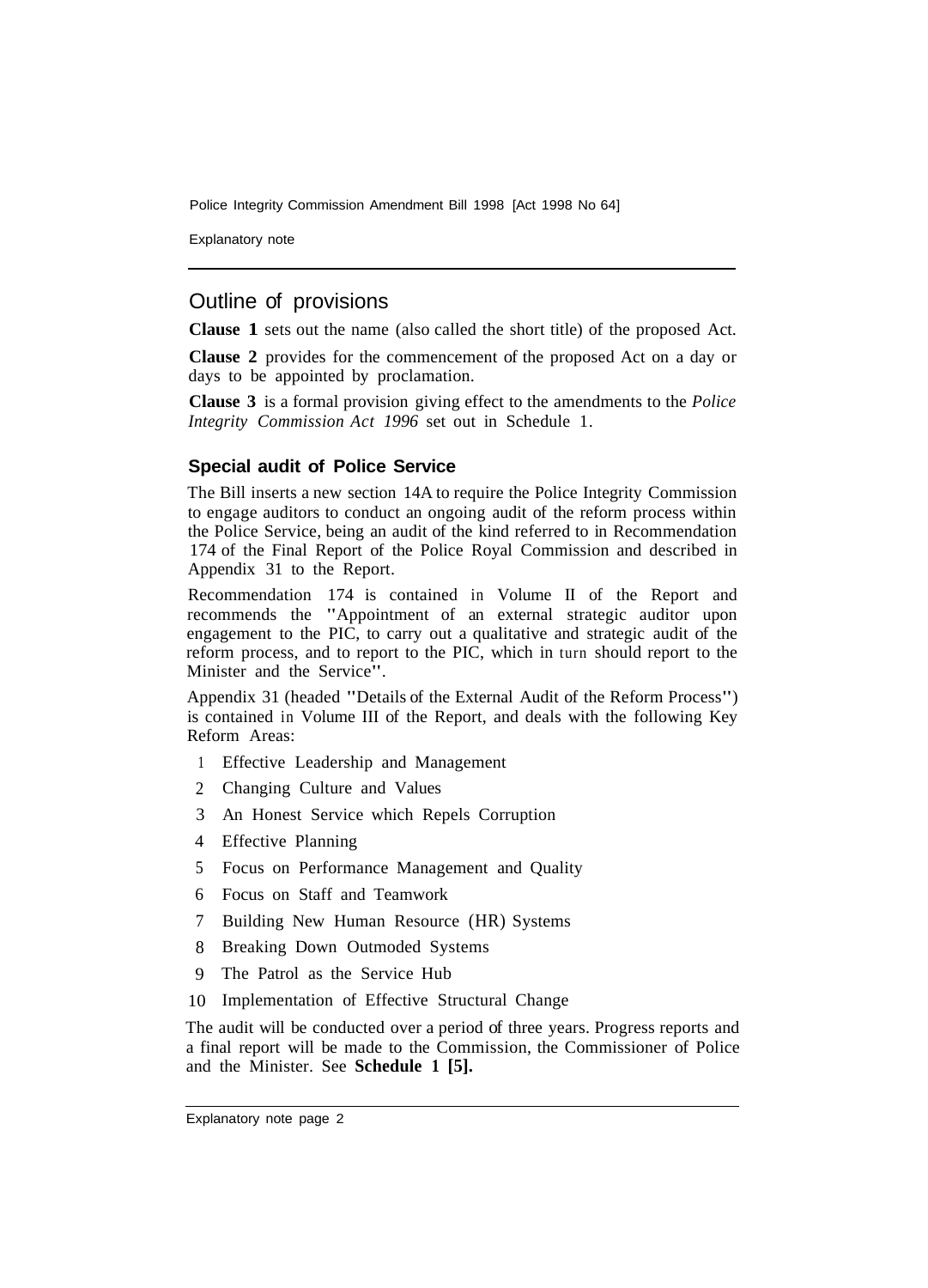Police Integrity Commission Amendment Bill 1998 [Act 1998 No 64]

Explanatory note

#### **Confidentiality of reports**

The Bill inserts a new section 18A and amends section 56 to enable the Commission to ensure the confidentiality of its reports on proposed appointees to positions in the Police Service. These reports are made under the *Police Service Act 1990.* The Commission will be able to insert in a report a statement that the information is confidential to the recipient and specified persons. The result will be that the secrecy provisions in section 56 of the *Police Integrity Commission Act 1996* will apply. See **Schedule 1 [6]**  and **[8].** 

#### **Officers of Commission who are former police of other jurisdictions**

The Bill amends sections 4, 10, 123 and 124 to enable certain privileges currently held by officers of the Commission who are police officers of other jurisdictions to be extended to certain officers of the Commission who are *former* police officers of other jurisdictions. This extension will apply to an officer who has had at least five years' satisfactory police service in another jurisdiction and who has been designated by the Commission as an "approved former police officer". The result will be that a Commission investigator who is an approved former police officer will have the powers of a constable of New South Wales and will be able to possess semi-automatic pistols. handcuffs and body armour vests. See **Schedule 1 [2], [3], [l11]**  and **[12].** 

#### **Relationship with other authorities**

The Bill amends sections 61, 125 and 126 with respect to the Casino Control Authority, the Ombudsman and the Independent Commission Against Corruption.

Section 61 is amended so that the Commission is declared to be a law enforcement agency for the purposes of section 149 of the *Casino Control Act 1992* (thus enabling the Casino Control Authority to obtain information and give it to the Police Integrity Commission for law enforcement purposes), and so that the secrecy provisions of the *Casino Control Act 1992*  are included in the list of provisions that will not impede the divulging of information or production of documents or things under the *Police Integrity Commission Act 1996.* See **Schedule 1 [9]** and **[10].** 

Sections 125 and 126 are amended to provide that the current exclusion of the Inspector of the Police Integrity Commission from investigation under the *Ombudsman Act 1974* and the *Independent Commission Against Corruption Act 1988* is extended to officers of the Inspector (consistently with the treatment of officers of the Commission). See **Schedule 1 [13]** and **[14].**